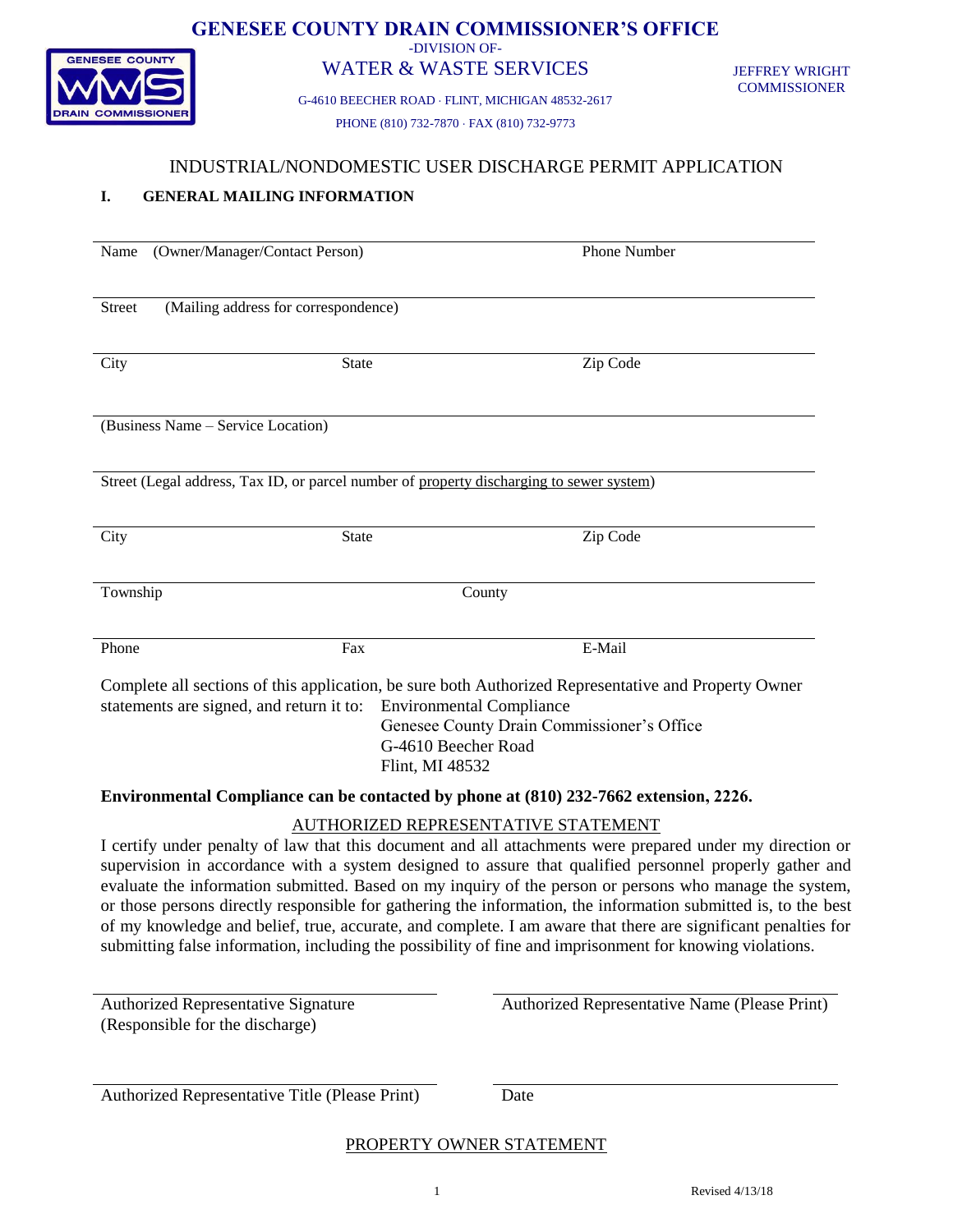By my signature below, I certify, acknowledge, and agree as follows:

I am the legal owner (or the duly authorized representative of the legal owner) (the "Property Owner") of the above-described property (the "Property"). This application for a permit to authorize the discharge of wastewater to the public sewer from the Property is submitted with my permission, authority, and consent.

I am aware and understand that the discharge of wastewater from the Property to the public sewer is governed by, and subject to, local, state, and federal laws and regulations; that these laws and regulations impose certain financial and legal requirements, responsibilities, and liabilities on the Property and on the Property Owner; and that these requirements, responsibilities, and liabilities, include, but are not limited to, the following: Effective immediately upon the provision of wastewater treatment service to the Property, the Genesee County Drain Commissioner's Office, Division of Water and Waste Services, shall have a lien upon the Property, as security for the collection of wastewater treatment system rates and/or charges, which lien shall be enforceable as provided by law.

| <b>Property Owner Signature</b> |                                                                                                                                                                                                                                                                                                                  |               | Property Owner Name (Please Print) |                                                         |
|---------------------------------|------------------------------------------------------------------------------------------------------------------------------------------------------------------------------------------------------------------------------------------------------------------------------------------------------------------|---------------|------------------------------------|---------------------------------------------------------|
|                                 | Property Owner Title (Please Print)                                                                                                                                                                                                                                                                              |               | Date                               |                                                         |
| A.                              | Provide a brief description of the manufacturing, production or service activities your<br>company conducts.                                                                                                                                                                                                     |               |                                    |                                                         |
| <b>B.</b>                       | Business Activity (check all that apply)                                                                                                                                                                                                                                                                         |               |                                    |                                                         |
|                                 | New construction                                                                                                                                                                                                                                                                                                 | Addition      |                                    | Change of Ownership                                     |
|                                 | Remodel                                                                                                                                                                                                                                                                                                          | Change of use |                                    |                                                         |
|                                 | Multi-tenant space - - - If yes how many tenant spaces?                                                                                                                                                                                                                                                          |               |                                    |                                                         |
|                                 | *Note that multi-tenant spaces are required to install two separate sewer lines in the building. One line will<br>be for sanitary sewage and the other for process waters. The process line will be brought outside each tenant<br>space. Each tenant space is required to submit an individual IPP application. |               |                                    |                                                         |
| C.                              | What types of waste(s) do you discharge to the sanity sewer? (Check all that apply)                                                                                                                                                                                                                              |               |                                    |                                                         |
|                                 | Process Water<br>Domestic Waste                                                                                                                                                                                                                                                                                  |               |                                    | $\Box$ Non-contact Cooling Water $\Box$ Scrubber Waters |
|                                 | Photo processing / X-ray developing waters                                                                                                                                                                                                                                                                       |               | Grease Trap/Grease Interceptor     |                                                         |
|                                 | Arsenic backwash from drinking water system                                                                                                                                                                                                                                                                      |               |                                    | Other:                                                  |
|                                 |                                                                                                                                                                                                                                                                                                                  |               |                                    |                                                         |

\*\*All non-domestic users shall have a sampling manhole outside that provides access to the discharge from their facility.

\*\*\*All Users with a discharge other than domestic sanitary waste (process waste water) shall have a sampling manhole outside that provides access to the waste stream without sanitary waste contribution.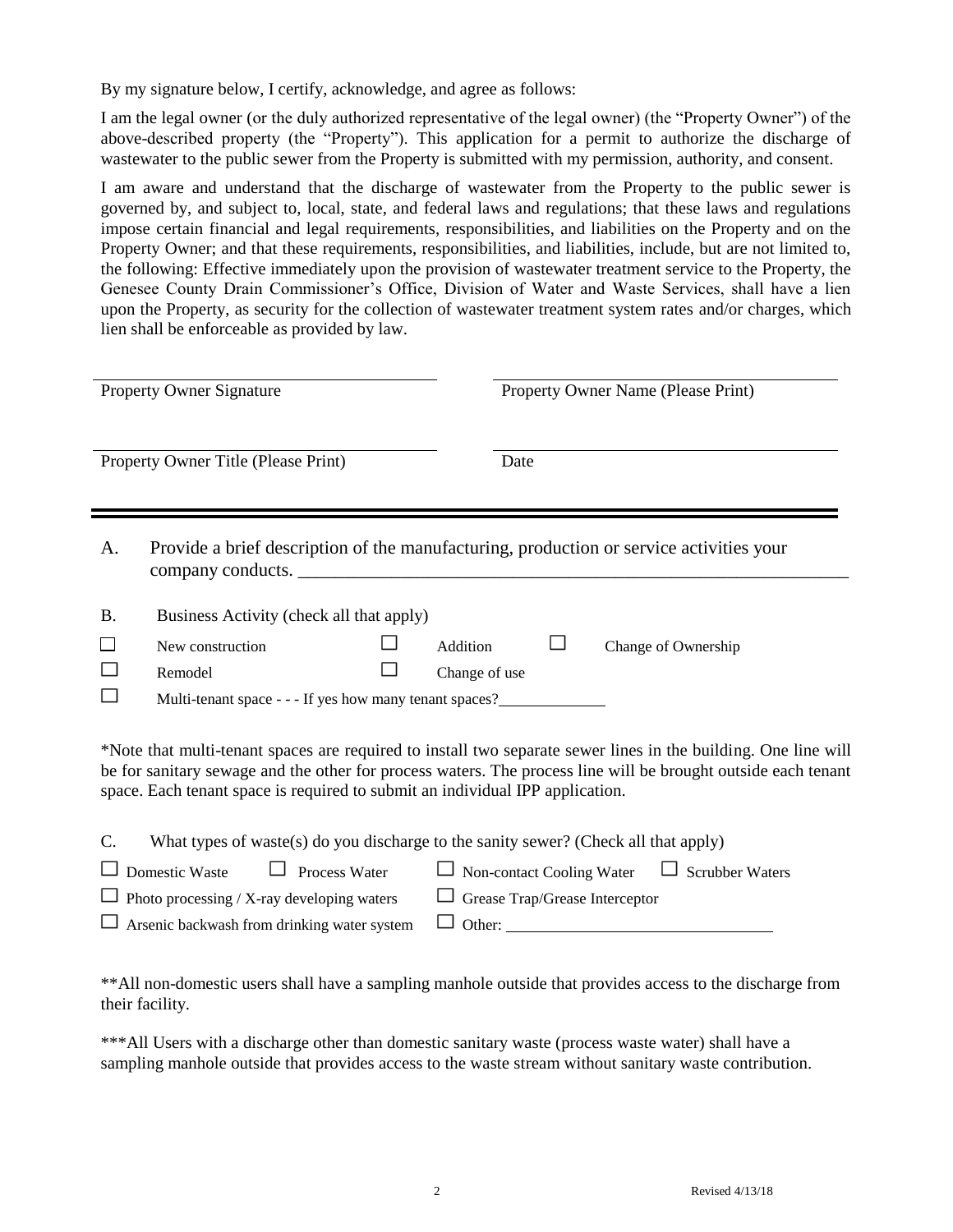- D. Business Activity
	- 1. If your facility employs or will be employing processes in any of the industrial categories or business activities listed below (regardless of whether they generate wastewater, waste sludge, or hazardous wastes), place a check beside the category of business activity (check all that apply).

Industrial Categories

| ſΙ     | Aluminum Forming                       | Leather Tanning and Finishing                    |
|--------|----------------------------------------|--------------------------------------------------|
|        | Metal Finishing                        | Metal Molding and Casting                        |
|        | Nonferrous Metals Forming              | Nonferrous Metals Manufacturing                  |
|        | and Metal Powders                      | <b>Paint Formulating</b>                         |
| $\Box$ | Organic Chemicals, Plastics,           | Pesticides Chemicals                             |
|        | and Synthetic Fibers                   | <b>Pharmaceutical Manufacturing</b>              |
| $\Box$ | Paving and Roofing Materials           | Porcelain Enameling                              |
|        | (Tars and Asphalt)                     | Pulp, Paper, and Paperboard Manufacturing        |
|        | Petroleum Refining                     | Soap and Detergent Manufacturing                 |
|        | <b>Rubber Manufacturing</b>            | <b>Timber Products Processing</b>                |
|        | <b>Steam Electric Power Generating</b> | Builder's Paper and Board Mills                  |
|        | <b>Battery Manufacturing</b>           | Coil Coating                                     |
|        | Carbon Black Manufacturing             | Electric and Electronic Components Manufacturing |
|        | Copper Forming                         | Feedlots                                         |
|        | Electroplating                         | <b>Fertilizer Manufacturing</b>                  |
|        | Glass Manufacturing                    | Ink Formulating                                  |
|        | <b>Grain Mills</b>                     | Iron and Steel Manufacturing                     |
|        | Inorganic Chemicals Manufacturing      |                                                  |

A facility with processes inclusive in these business areas may be covered by Environmental Protection Agency's (EPA) categorical pretreatment standards. These facilities are termed "categorical users".

2. Is your business a categorical user?

If your business has process water that is greater than 25,000 gallons per day or contributes a process wastewater more than 5% of wastewater treatment plant's average dry weather hydraulic or organic capacity as defined in 40 CFR part 403.3(t) it is considered a Significant Industrial User.

- 3. Is your business a Significant Industrial User?
- 4. Appropriate Standard Industrial Code(s) (SIC) See edited table on pages 11-13 Table II:

| Do you use, store, or discharge any acids, bases, or materials listed in Table I (attached)? |
|----------------------------------------------------------------------------------------------|
|----------------------------------------------------------------------------------------------|

 $\Box$  Yes  $\Box$  No

F. Does the operation of your processes or wastewater treatment facility result in a residual residue or sludge type waste?

\_\_\_\_\_\_\_\_\_\_\_\_\_\_\_\_\_\_\_\_\_\_\_\_\_\_\_\_\_\_\_\_\_\_\_\_\_\_\_\_\_\_\_\_\_\_\_\_\_\_\_\_\_\_\_\_\_\_\_\_\_\_\_\_\_\_\_\_\_\_\_\_\_\_\_\_\_\_

|  | $\square$ Yes |  | $\Box$ No |
|--|---------------|--|-----------|
|--|---------------|--|-----------|

G. Schedule of operations:

- 1. Number Of Employees
- 2. \_\_\_\_\_\_ Hrs/day \_\_\_\_\_ days/wk \_\_\_\_\_ shifts/day \_\_\_\_\_ mos/yr \_\_\_\_\_
- 3. Size of the facility: \_\_\_\_\_\_\_\_\_\_\_\_\_\_\_\_\_\_\_\_\_\_\_\_\_\_\_\_\_\_\_\_\_\_\_\_\_\_\_\_\_\_\_\_\_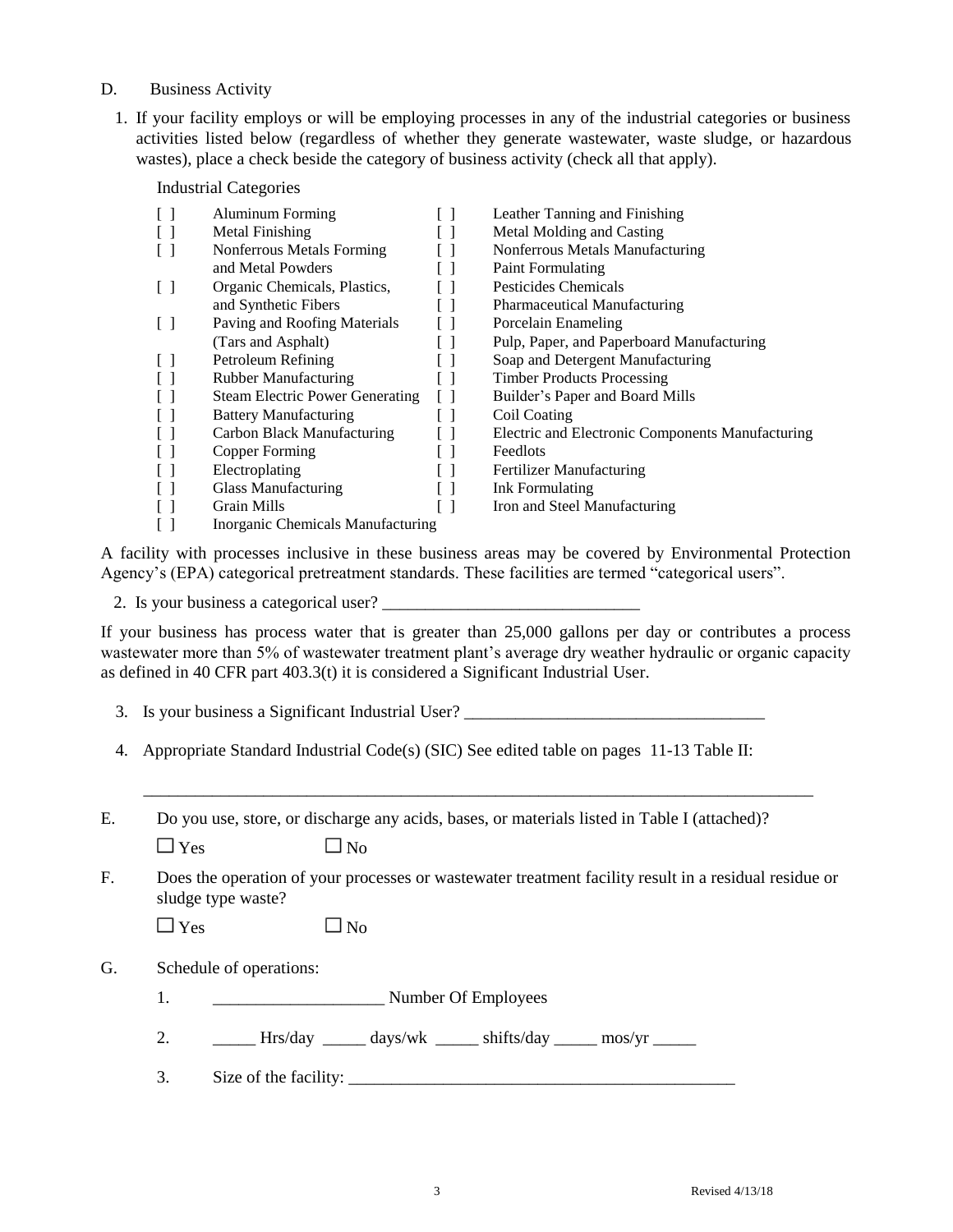# **II. PROCESS AND PRODUCTS**

| A.        | Provide a complete list of products used or stored on the site, which appear on Table I (Consolidated<br>Critical Materials List and Priority Pollutants List). If you use the trade name of proprietary<br>chemicals that do not list contents on the package, indicate the trade names and manufacturer(s) at<br>this time. You must write the manufacturer to request an OSHA Form 20 for each such substance,<br>and provide POTW with the necessary information when available; i.e., use numbers, NOT<br>chemical name, Table I: |  |  |  |
|-----------|----------------------------------------------------------------------------------------------------------------------------------------------------------------------------------------------------------------------------------------------------------------------------------------------------------------------------------------------------------------------------------------------------------------------------------------------------------------------------------------------------------------------------------------|--|--|--|
| <b>B.</b> | Describe each process (including flow diagrams and plumbing schematics): ________                                                                                                                                                                                                                                                                                                                                                                                                                                                      |  |  |  |
| C.        | Is any of the enclosed information considered to be confidential?<br>$\square$ No<br>$\Box$ Yes                                                                                                                                                                                                                                                                                                                                                                                                                                        |  |  |  |
|           | If yes, explain what and why. (All requests for confidentiality will be processed according to 40<br>CFR, Part 2):<br><u> 1980 - Jan James James Barnett, fransk politik (d. 1980)</u>                                                                                                                                                                                                                                                                                                                                                 |  |  |  |
| D.        | Water Supply: $\Box$ Municipal $\Box$ Well                                                                                                                                                                                                                                                                                                                                                                                                                                                                                             |  |  |  |
| Ε.        | 1. $f(t^3)$ , gals per time unit)<br><b>Consumption Used:</b>                                                                                                                                                                                                                                                                                                                                                                                                                                                                          |  |  |  |
|           | 2. $f(t^3)$ gals per time unit)                                                                                                                                                                                                                                                                                                                                                                                                                                                                                                        |  |  |  |
|           | <b>Consumption Total:</b>                                                                                                                                                                                                                                                                                                                                                                                                                                                                                                              |  |  |  |
| F.        | Does your facility have a Spill Prevention Control and Counter Measures Program (SPCC) (40 CFR<br>112) or Pollution Incident Prevention Plan (PIPP) (MDNR Rule 5)?                                                                                                                                                                                                                                                                                                                                                                     |  |  |  |
|           | $\Box$ Yes<br>$\square$ No                                                                                                                                                                                                                                                                                                                                                                                                                                                                                                             |  |  |  |
| Ш.        | <b>PROCESS WASTEWATER</b>                                                                                                                                                                                                                                                                                                                                                                                                                                                                                                              |  |  |  |
| A.        | Identify outfall (Check Box): (Describe -- include line drawing(s) of process flows and all floor<br>drain discharging to each outfall):                                                                                                                                                                                                                                                                                                                                                                                               |  |  |  |
|           | П                                                                                                                                                                                                                                                                                                                                                                                                                                                                                                                                      |  |  |  |
|           | Septic tank-tile field. $\Box$ Surface of ground. $\Box$ Storm sewer.                                                                                                                                                                                                                                                                                                                                                                                                                                                                  |  |  |  |
|           | Municipal sanitary sewer.                                                                                                                                                                                                                                                                                                                                                                                                                                                                                                              |  |  |  |
|           | $\Box$                                                                                                                                                                                                                                                                                                                                                                                                                                                                                                                                 |  |  |  |
| <b>B.</b> | Volumes of discharge: Average Daily Flow: ___________ gallons per day.                                                                                                                                                                                                                                                                                                                                                                                                                                                                 |  |  |  |
|           | Maximum Daily Flow: _________ gallons per day.                                                                                                                                                                                                                                                                                                                                                                                                                                                                                         |  |  |  |
|           | $\Box$ Measured<br>$\Box$ Estimated<br>Flow is:                                                                                                                                                                                                                                                                                                                                                                                                                                                                                        |  |  |  |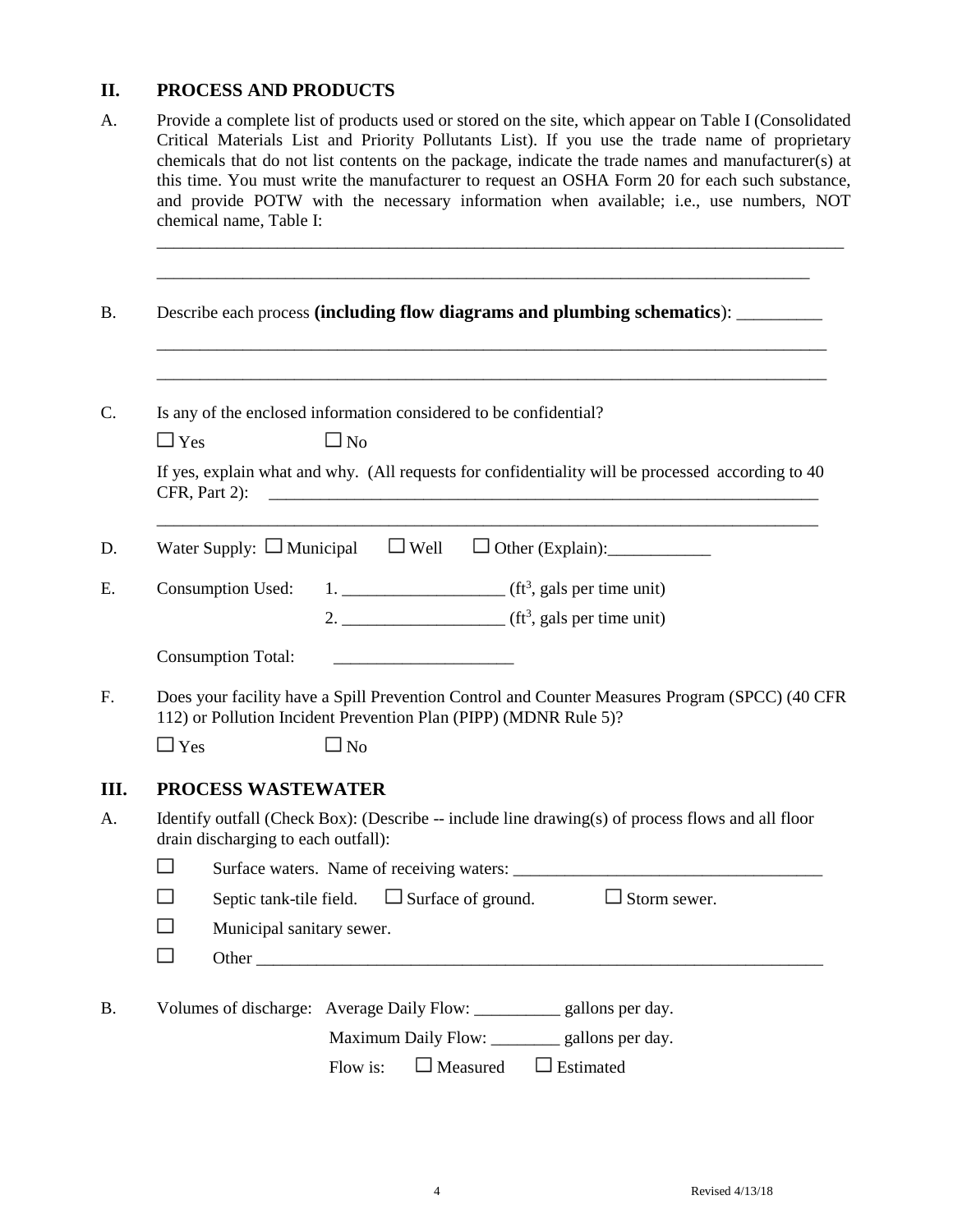C. Type of wastewater Discharged to the POTW:

|                            | <b>Average Flow Rate</b>                                                                                                                | <b>Maximum Flow Rate</b>                                                                                             |            |
|----------------------------|-----------------------------------------------------------------------------------------------------------------------------------------|----------------------------------------------------------------------------------------------------------------------|------------|
| Process                    |                                                                                                                                         |                                                                                                                      | <b>GPD</b> |
| Domestic Waste             |                                                                                                                                         |                                                                                                                      | <b>GPD</b> |
| Non-Contact Cooling Water  |                                                                                                                                         |                                                                                                                      | <b>GPD</b> |
| <b>Boiler Blow Down</b>    |                                                                                                                                         |                                                                                                                      | <b>GPD</b> |
| Others: (List)             |                                                                                                                                         |                                                                                                                      | <b>GPD</b> |
|                            |                                                                                                                                         |                                                                                                                      | <b>GPD</b> |
| <b>Total Flow Rate:</b>    |                                                                                                                                         |                                                                                                                      | <b>GPD</b> |
| *GPD is gallons per day.   |                                                                                                                                         |                                                                                                                      |            |
|                            | Attach all laboratory data and submit with this application.<br>Are drains (roof, parking lot, etc.) discharging into the sanity sewer? |                                                                                                                      |            |
| $\square$ Yes<br>$\Box$ No |                                                                                                                                         |                                                                                                                      |            |
|                            | <b>DISPOSAL PRACTICES</b> (add extra pages, if necessary):                                                                              |                                                                                                                      |            |
|                            |                                                                                                                                         |                                                                                                                      |            |
|                            | How do you dispose of precipitates and/or sludges? _____________________________                                                        | <u> 1980 - Johann Barbara, martxa alemaniar argumento de la contrada de la contrada de la contrada de la contrad</u> |            |
|                            |                                                                                                                                         |                                                                                                                      |            |
| 1.<br>1.                   |                                                                                                                                         |                                                                                                                      |            |
|                            | License No.                                                                                                                             |                                                                                                                      |            |
| If Yes is checked:         | Do you have pretreatment for your wastes: $\Box$ Yes $\Box$ No                                                                          |                                                                                                                      |            |
|                            |                                                                                                                                         |                                                                                                                      |            |
|                            |                                                                                                                                         |                                                                                                                      |            |
| $\Box$ To sanitary sewer   | If No is checked, where and how are the wastes disposed of:<br>$\Box$ To storm sewer                                                    | $\Box$ Industrial waste hauler                                                                                       |            |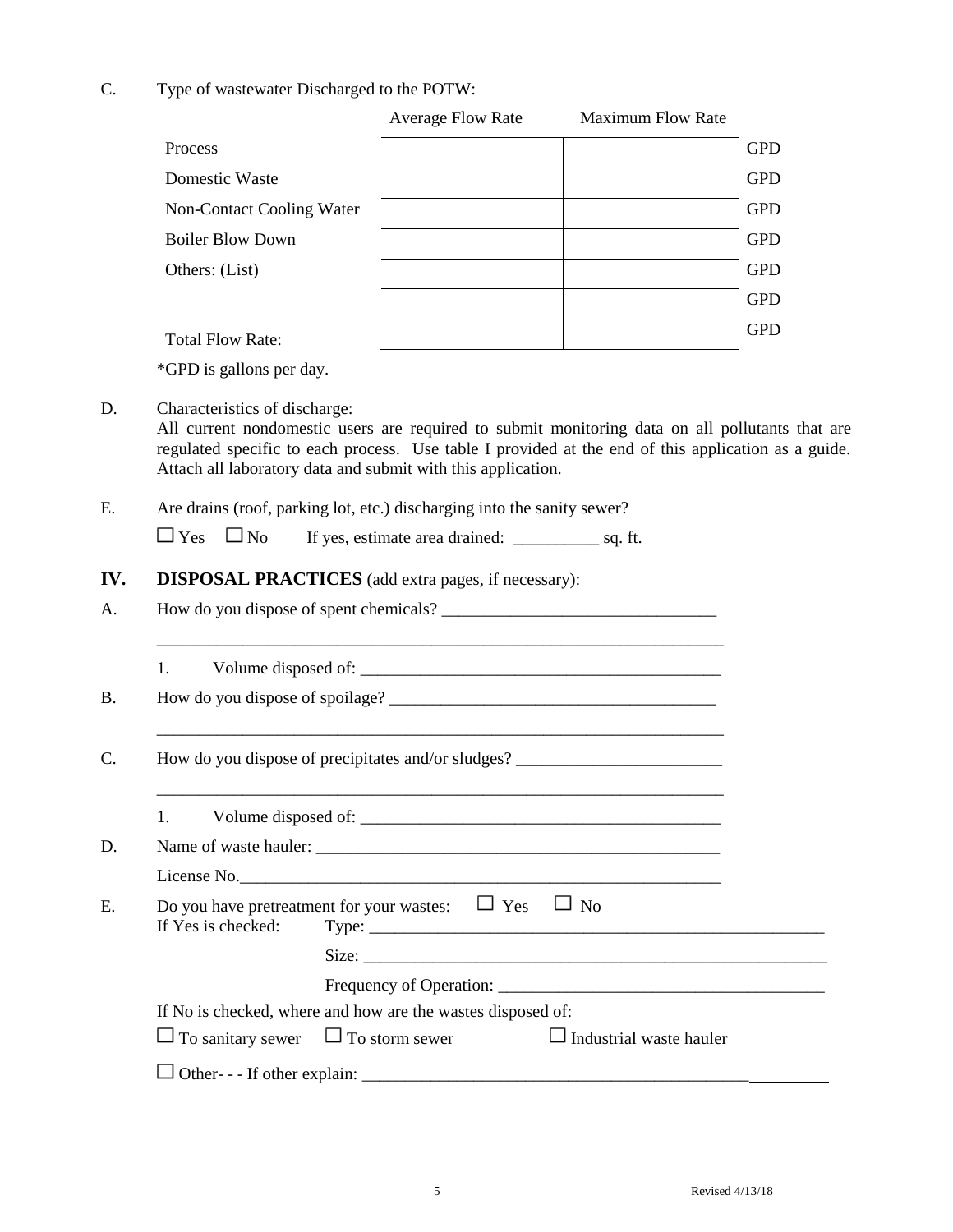| F.        | $\Box$ Yes                                         | $\square$ No                                                                           | Do you have any air emission control equipment, which would discharge into the sewer system?        |
|-----------|----------------------------------------------------|----------------------------------------------------------------------------------------|-----------------------------------------------------------------------------------------------------|
| G.        | $\Box$ Yes<br>If Yes, List by number from Table I: | Are any of the materials listed in Table I discharged with the wastes?<br>$\square$ No |                                                                                                     |
| V.        |                                                    | <b>SPILL PREVENTION</b> (add extra pages if necessary):                                |                                                                                                     |
| A.        |                                                    |                                                                                        | List bulk materials stored on site (liquid, solids) including cleaning agents:                      |
|           |                                                    |                                                                                        |                                                                                                     |
|           |                                                    |                                                                                        | Material: Volume: Volume: Location In Plant:                                                        |
| <b>B.</b> |                                                    | Is separate secondary containment provided for bulk materials?                         |                                                                                                     |
|           | $\Box$ Yes                                         | $\square$ No                                                                           |                                                                                                     |
| C.        | Table I?                                           |                                                                                        | Is separate secondary containment provided for those processes which contain chemicals listed in    |
|           | $\Box$ Yes                                         | $\square$ No                                                                           |                                                                                                     |
| D.        | with cyanide, acids with bases?                    |                                                                                        | Has separate storage been provided for those chemicals which cause hazardous reactions; i.e., acids |
|           | $\Box$ Yes                                         | $\square$ No                                                                           |                                                                                                     |
| VI.       | <b>SAMPLING AND ANALYSIS</b>                       |                                                                                        |                                                                                                     |
| А.        | Are sampling points available for each?            |                                                                                        |                                                                                                     |
|           | Process Line<br>1.                                 | $\Box$ Yes                                                                             | $\square$ No                                                                                        |
|           | Outfall<br>2.                                      | $\Box$ Yes                                                                             | $\square$ No                                                                                        |
| <b>B.</b> | Do you sample your process discharge(s)?           |                                                                                        |                                                                                                     |
|           | $\Box$ Yes                                         | $\square$ No                                                                           |                                                                                                     |
| C.        | Type of sample:                                    |                                                                                        |                                                                                                     |
|           | $\Box$ Grab                                        | $\Box$ Composite (time based)                                                          | $\Box$ Composite (flow proportioned)                                                                |
| D.        |                                                    | Is a sampling vault and/or manhole provided?                                           |                                                                                                     |
|           | $\Box$ Yes                                         | $\square$ No                                                                           |                                                                                                     |
| Ε.        |                                                    |                                                                                        |                                                                                                     |
| F.        |                                                    |                                                                                        |                                                                                                     |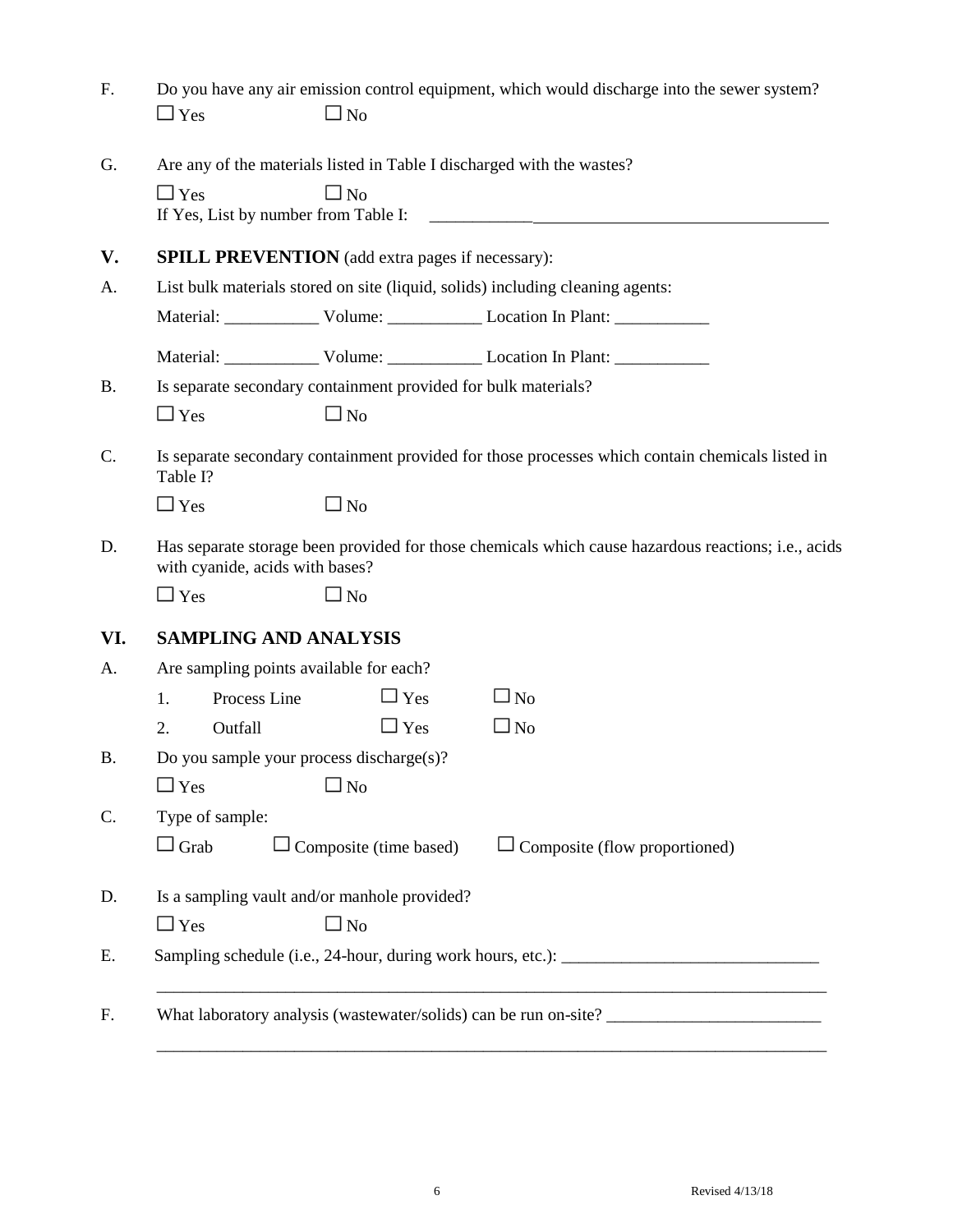### **VII. MISCELLANEOUS**

A. Describe any safety precautions to be observed by those visiting your site:

| <b>B.</b> | <b>Contact Person: Name</b> |       |  |
|-----------|-----------------------------|-------|--|
|           | Title                       | Phone |  |

\_\_\_\_\_\_\_\_\_\_\_\_\_\_\_\_\_\_\_\_\_\_\_\_\_\_\_\_\_\_\_\_\_\_\_\_\_\_\_\_\_\_\_\_\_\_\_\_\_\_\_\_\_\_\_\_\_\_\_\_\_\_\_\_\_\_\_\_\_\_\_\_\_\_\_\_\_\_\_\_\_\_

## **GLOSSARY**

Except as otherwise expressly provided by this Glossary, the words and terms used in this application shall be as defined in the Sewer Use Ordinance available online at GCDCWWS.com.

**"Composite Sample"** means a series of individual samples collected on a flow or time proportional basis, taken at regular intervals over a specific time period, and combined into a single sample (formed either by continuous sampling or by mixing discrete samples) representative of the average stream during the sampling period. 24-Hour composite sampling is required for all SIUs. 24-hour composite samples must be obtained through flow-proportional composite sampling techniques, unless the Permittee demonstrates to the POTW Manager that time-proportional composite sampling or grab sampling will be representative of the Permittee's discharge. For categorical sampling, a composite sample shall consist of at least four (4) individual samples taken within a 24-hour period.

**"Secondary Containment"** means if a tank or vessel storing a chemical ruptures, the secondary containment structure will prevent the loss of the chemical to the environment. Secondary containment should be provided with a volume of 150% of the storage vessel. All potentially polluting materials such as oil, acid, cyanide, etc., should be stored within a secondary containment structure, usually a concrete wall or earthen dike.

**"Spent Chemicals"** are chemicals that have exhausted their usefulness.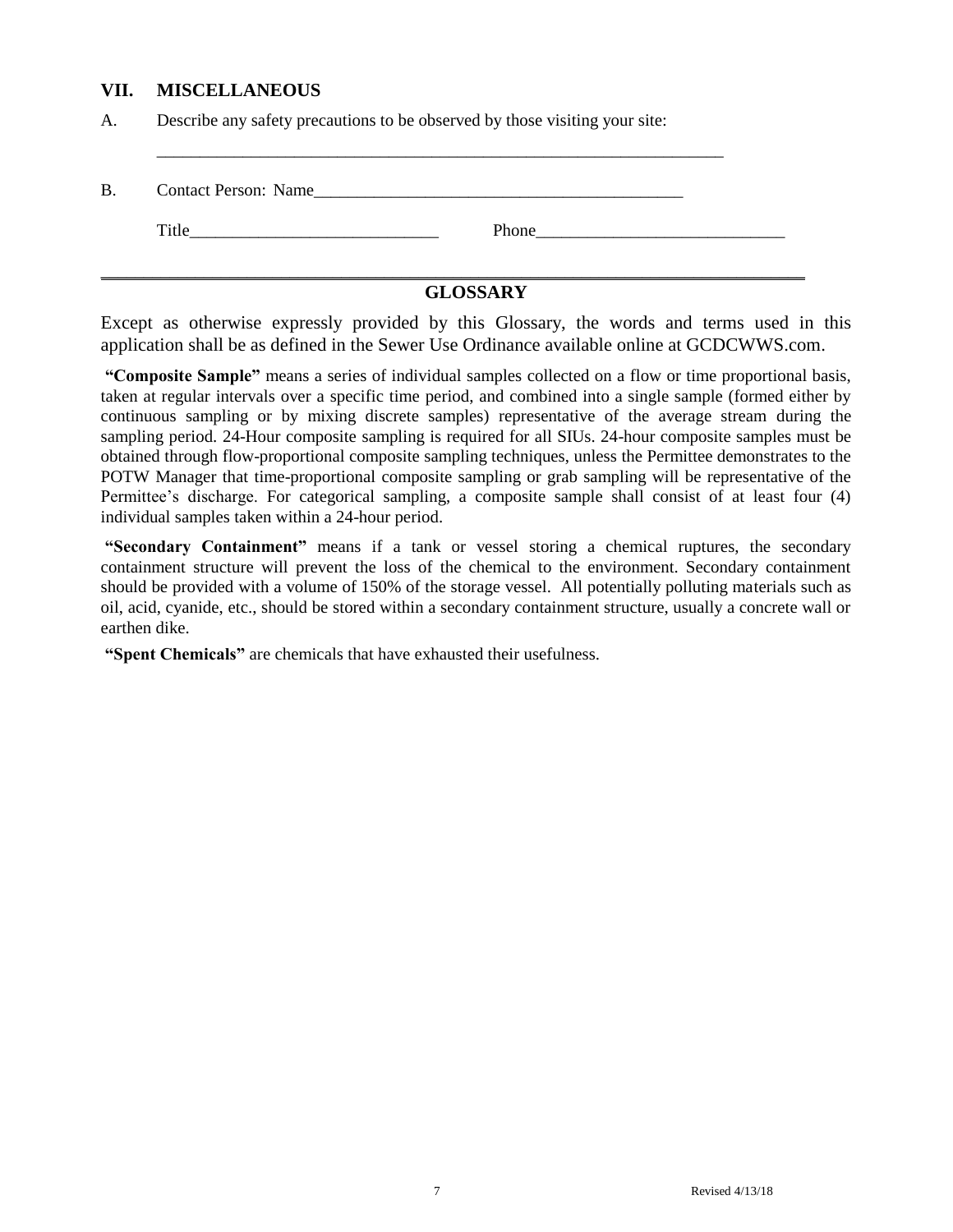### **TABLE I: The following is a list of the U.S. Priority Pollutants consolidated with the current Critical Materials Register, compiled by the Michigan Department of Natural Resources.**

#### **ORGANICS**

| 1.  | acids                                    | 49. | tris(dibromopropyl) phosphate                     |
|-----|------------------------------------------|-----|---------------------------------------------------|
| 2.  | acenaphthene                             | 50. | di-n-butyl phthalate                              |
| 3.  | acetone cyanohydrin                      | 51. | 3,3-dichlorobenzidine                             |
| 4.  | 2-acetylaminofluorene                    | 52. | 3,3-dichlorobenzidine salts                       |
| 5.  | acrolein                                 | 53. | 1,2-dichloroethane                                |
| 6.  | acrylic acid                             | 54. | dichloroethylenes                                 |
| 7.  | acrylonitrile                            |     | 1,1-dichloroethylene<br>a.                        |
| 8.  | allyl chloride                           |     | 1,2-trans-dichloroethylene<br>$\mathbf{b}$ .      |
| 9.  | 2-aminoanthraquinone                     | 55. | dichloropropane & dichloropropene                 |
| 10. | aminoazobenzene                          |     | 1,3-dichloropropylene; (1,3-<br>a.                |
| 11. | o-aminoazotoluene                        |     | dichloropropene)                                  |
| 12. | 4-aminobiphenyl                          |     | 1,2-dichloropropane<br>b.                         |
| 13. | 3-amino-9-ethylcarbazole                 | 56. | 1,2:3,4-diepoxybutane                             |
| 14. | 1-amino-2-methylanthraquin               | 57. | Diethyl sulfate                                   |
| 15. | aminotriazole (amitrole)                 | 58. | 4-dimethylaminoazobenzene                         |
| 16. | aniline                                  | 59. | Dimethylhydrazines                                |
| 17. | aniline hydrochloride                    | 60. | 2,4-dimethylphenol                                |
| 18. | o-anisidine                              | 61. | 4,6-dinitro-o-cresol                              |
| 19. | o-anisidine hydrochloride                | 62. | 2,4-dinitrophenol                                 |
| 20. | benz(a)anthracene                        | 63. | 2,4-dinitrotoluene                                |
| 21. | benzene                                  | 64. | dinitrotoluene                                    |
| 22. | benzidine                                |     | 2,6-dinitrotoluene<br>a.                          |
| 23. | benzidine salts                          | 65. | di-n-octyl phthalate                              |
| 24. | benzo(a)pyrene                           | 66. | 1,4-dioxane                                       |
| 25. | brucine                                  | 67. | 2,3-epoxy-1-propanal                              |
| 26. | carbon tetrachloride                     | 68. | ethylbenzene                                      |
| 27. | chlorinated benzenes                     | 69. | ethylene dibromide                                |
|     | chlorobenzene<br>a.                      | 70. | ethyleneimine                                     |
|     | b.<br>1,2,4-trichlorobenzene             | 71. | ethylene oxide                                    |
|     | 1,2-dichlorobenzene<br>c.                | 72. | ethylene thiourea                                 |
|     | d.<br>1,3-dichlorobenzene                | 73. | bis(2-ethylhexyl) phthalate                       |
|     | 1,4-dichlorobenzene<br>e.                | 74. | ethylmethanesulfonate                             |
| 28. | chlorinated dibenzofurans                | 75. | fluoranthene                                      |
| 29. | chlorinated dioxins                      | 76. | 2-(2-formylhydrazino)-4-(5-nitro-2-fury) thiazole |
| 30. | chlorinated ethanes                      | 77. | Haloethers                                        |
|     | 1,1,1-trichloroethane<br>a.              |     | 4-chlorophenyl phenyl ether<br>a.                 |
|     | b.<br>1,1-dichloroethane                 |     | 4-bromophenyl phenyl ether<br>b.                  |
|     | chloroethane<br>c.                       |     | bis(2-chloroisoprophyl) ether<br>$\mathbf{c}$ .   |
|     | d.<br>1,1,2,2-tetrachloroethane          |     | d.<br>bis(2-chloroethoxy) methane                 |
| 31. | chlorinated naphthalene                  | 78. | Halomethanes                                      |
|     | 2-chloronapthalene<br>a.                 |     | methylene chloride; (dichloromethane)<br>a.       |
| 32. | chlorinated phenols                      |     | methyl chloride;<br>(chloromethane)<br>b.         |
|     | a. 2-chlorophenol                        |     | methyl bromide; (bromomethane)                    |
|     | $\mathbf b$<br>. parachlorometa-cresol   |     | c.<br>d.<br>bromoform; (tribromomethane)          |
|     | 2,4-dichlorophenol<br>c.                 |     | dichlorobromomethane<br>e.                        |
| 33. | 1-chloro-2,3-epoxypropane                |     | f.<br>trichlorofluoromethane                      |
| 34. | chloroalkyl ethers                       |     | dichlorodifluoromethane                           |
|     |                                          |     | g.<br>chlorodibromomethane                        |
| 35. | a. 2-chloroethyl vinyl ether (mixed)     | 79. | h.<br>hexachlorobenzene (HCB)                     |
| 36. | bis (2-chloroethyl) ether<br>Chloroform  | 80. | hexachlorobutadiene                               |
| 37. | bis (2-chloromethyl) ether               |     | hexachlorocyclohexane                             |
|     |                                          | 81. |                                                   |
| 38. | 3-(chloromethyl) pyridine hydrochloride  | 82. | hexachlorocyclopentadiene<br>hexachloroethane     |
| 39. | 1-(4-chlorophenyl)-3,3-dimethyl triazene | 83. |                                                   |
| 40. | 4-chloro-m-phenylenediamine              | 84. | hydrazobenzene                                    |
| 41. | 4-chloro-o-pheylenediamine               | 85. | hydroquinone                                      |
| 42. | Chloroprene                              | 86. | N-(2-hydroxyethyl) ethyleneimine                  |
| 43. | 5-chloro-o-troluidine                    | 87. | isophorone                                        |
| 44. | p-cresidine                              | 88. | lactonitrite                                      |
| 45. | 2,4-diaminoanisole sulfate               | 89. | malachite green                                   |
| 46. | 4,4-diaminodiphenyl ether                | 90. | methylenebis(2-chloroaniline)                     |
| 47. | 2,4-diaminotoluene                       | 91. | 4,4-methylenebis(2-methylaniline)                 |
| 48. | dibenz(a,h)anthracene                    | 92. | 4,4-methylenebis(N,N-dimethylaniline)             |

| 8 | Revised $4/13/18$ |
|---|-------------------|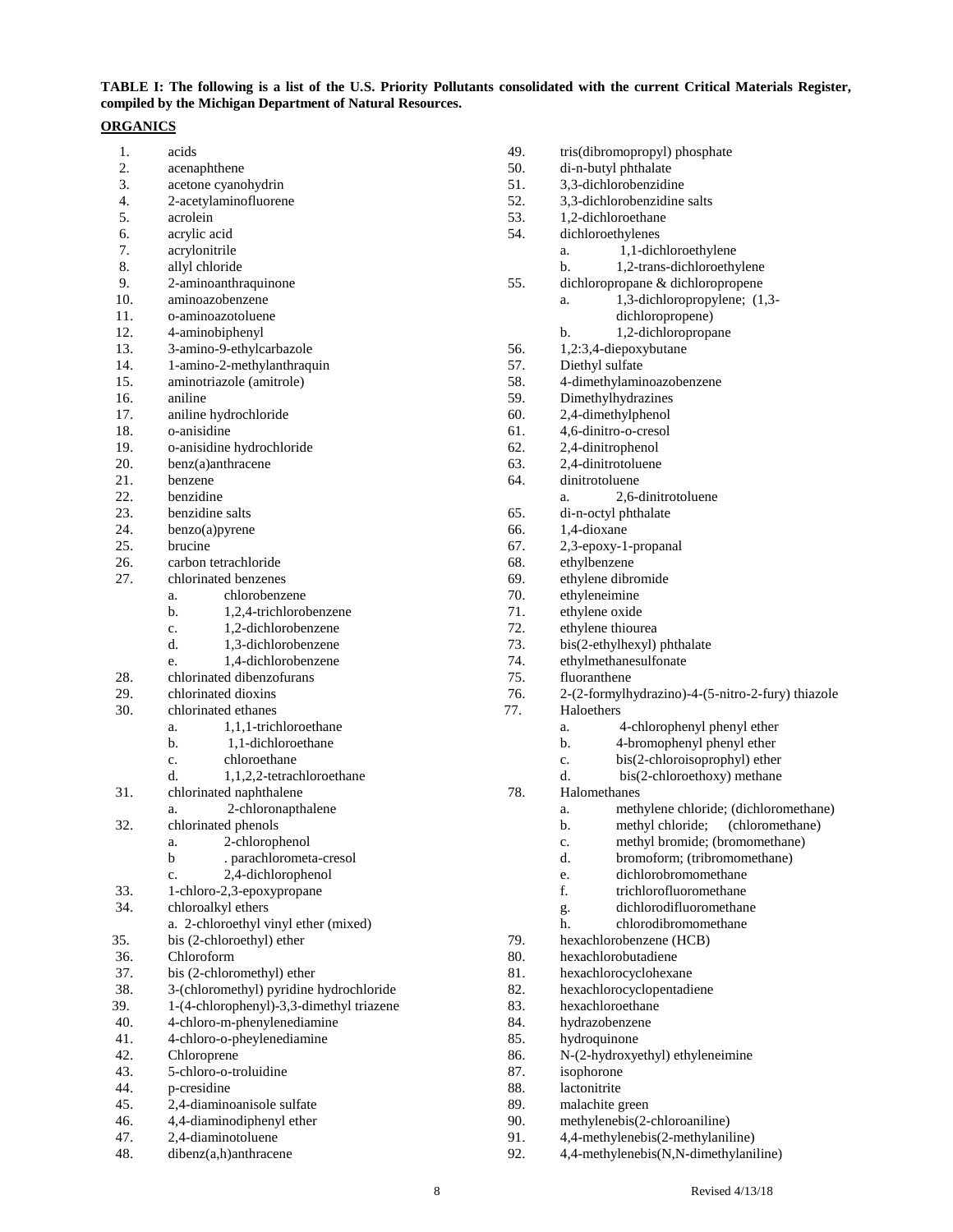| 93.          | 1,2(methylenedioxy)-4-propenyl benzene               |
|--------------|------------------------------------------------------|
| 94.          | methyl hydrazine                                     |
| 95.          | 1-methylnaphthalene                                  |
| 96.          | 2-methyl-1-nitroanthraquinone                        |
| 97.          | mustard gas                                          |
| 98.          | 1,5-napthalenediamine                                |
| 99.          | 1-naphthylamine                                      |
| 100.         | 2-naphthylamine                                      |
| 101.         | 5-nitroacenaphthene                                  |
| 102.         | 5-nitro-o-anisidine                                  |
| 103.         | nitrobenzene                                         |
| 104.         | 4-nitrobiphenyl                                      |
| 105.         | nitrogene mustard                                    |
| 106.         | 2-nitrophenol                                        |
| 107.         | 4-nitrophenol                                        |
| 108.         | Nitrosamines                                         |
|              | N-nitrosodiphenylamine<br>a.                         |
|              | Npnitrosodi-n-propylamine<br>b.                      |
| 109.         | N-nitroso-n-butyl-N-                                 |
|              | (4-hydroxybutyl)amine                                |
| 110.         | N-nitrosodiethylamine                                |
| 111.         | N-nitrosodimethylamine                               |
| 112.         | p-nitrosodiphenylamine                               |
| 113.         | N-nitroso-N-ehylurea                                 |
| 114.         |                                                      |
| 115.         | N-nitroso-N-methylurea<br>N-nitroso-N-methylurethane |
| 116.         | N-nitrosomethylvinylamine                            |
| 117.         | N-nitrosomorpholine                                  |
| 118.         | N-nitroso-N-phenylhydroxyl-amine, ammonium           |
|              | salt                                                 |
| 119.         | N-nitrososarcosine                                   |
| 120.         |                                                      |
| 121.         | pentachloronitrobenzene                              |
| 122.         | pentachlorophenol                                    |
| 123.         | peroxyacetic acid                                    |
|              | phenol                                               |
| 124.         | Phthalate esters                                     |
|              | butyl benzyl phthalate<br>a.<br>b.                   |
|              | diethyl phthalate<br>c.                              |
|              | dimethyl phthalate                                   |
| 125.         | piperonly sulfoxcide                                 |
| 126.         | polybrominated biphenyls (PBB)                       |
| 127.         | polychlorinated biphenyls (PCB)                      |
| 128.         | Polynuclear aromatic hydrocarbons                    |
|              | 3,4-benzofluoranthene<br>a.                          |
|              | b.<br>benzo(k) fluoranthane;                         |
|              | (11,12-benzofluoranthene)                            |
|              | chrysene<br>c.                                       |
|              | d.<br>acenaphthylene                                 |
|              | anthracene<br>e,                                     |
|              | f.<br>benzo(ghi) perylene;                           |
|              | 1,12-benzoperylene                                   |
|              | fluorene<br>g.                                       |
|              | h.<br>phenathrene                                    |
|              | i.<br>ideno(1,2,3-cd) pyrene;                        |
|              | (2,3-0-phenylenepyrene)                              |
|              | j.<br>pyrene                                         |
|              | k.<br>naphthalene                                    |
| 129.         | 1,3-propane sultone                                  |
| 130.         |                                                      |
|              | B-proplolactone                                      |
| 131.         | 5-propyl-1,3-benzodioxole                            |
| 132.<br>133. | propyleneimine<br>semicarbazide                      |

| 134. | styrene                                        |
|------|------------------------------------------------|
| 135. | tetrachloroethylene                            |
|      | (perchloroethylene)                            |
| 136. | thioacetamide                                  |
| 137. | 4,4-thiodianiline                              |
| 138. | thiourea                                       |
| 139. | toluene                                        |
| 140. | o-toluidine                                    |
| 141. | o-toluidine hydrochloride                      |
| 142. | triaryl phosphate esters                       |
| 143. | 1,1,2-trichloroethane                          |
| 144. | trichloroethylene                              |
| 145. | trichlorophenols                               |
| 146. | 2,4,5-trimethylaniline                         |
| 147. | trimethylphosphate                             |
| 148. | vinylchloride                                  |
| 149. | xylene                                         |
|      |                                                |
| А.   | <b>INORGANICS</b>                              |
| 150. | Antimony                                       |
| 151. | Arsenic                                        |
| 152. | Beryllium                                      |
| 153. | Cadmium                                        |
| 154. | Chromium                                       |
| 155. | Cobalt                                         |
| 156. | Copper                                         |
| 157. | Cyanides                                       |
| 158. | Hypochlorite                                   |
| 159. | Lead                                           |
| 160. | Lithium                                        |
| 161. | Mercury                                        |
| 162. | Nickel                                         |
|      |                                                |
| 163. | Selenium                                       |
| 164. | Silver                                         |
| 165. | Thallium                                       |
| 166. | Zinc                                           |
| В.   |                                                |
|      | <b>INORGANICS</b>                              |
| 167. | Acids                                          |
| 168. | Chloramines                                    |
| 169. | Chlorine                                       |
| 170. | Hydrazine                                      |
| 171. | Hydrogen sulfide                               |
| C.   | <b>INORGANICS</b>                              |
| 172. | Asbestos (fibrous)                             |
|      |                                                |
| D.   | <b>PESTICIDES</b>                              |
| 173. | Aldicarb                                       |
| 174. | Aldrin                                         |
| 175. | 4-aminopyridine                                |
| 176. | anilazine                                      |
| 177. | antimycin A                                    |
| 178. | azinphos-ethyl                                 |
| 179. | azinphos-methyl                                |
| 180. | barban                                         |
| 181. | bendiocarb                                     |
| 182. | benomyl                                        |
| 183. | bromoxynil                                     |
| 184. | 2(p-tert-butylphenoxy)-isopropyl-2-chloroethyl |
|      | sulfite                                        |
| 185. | captafol                                       |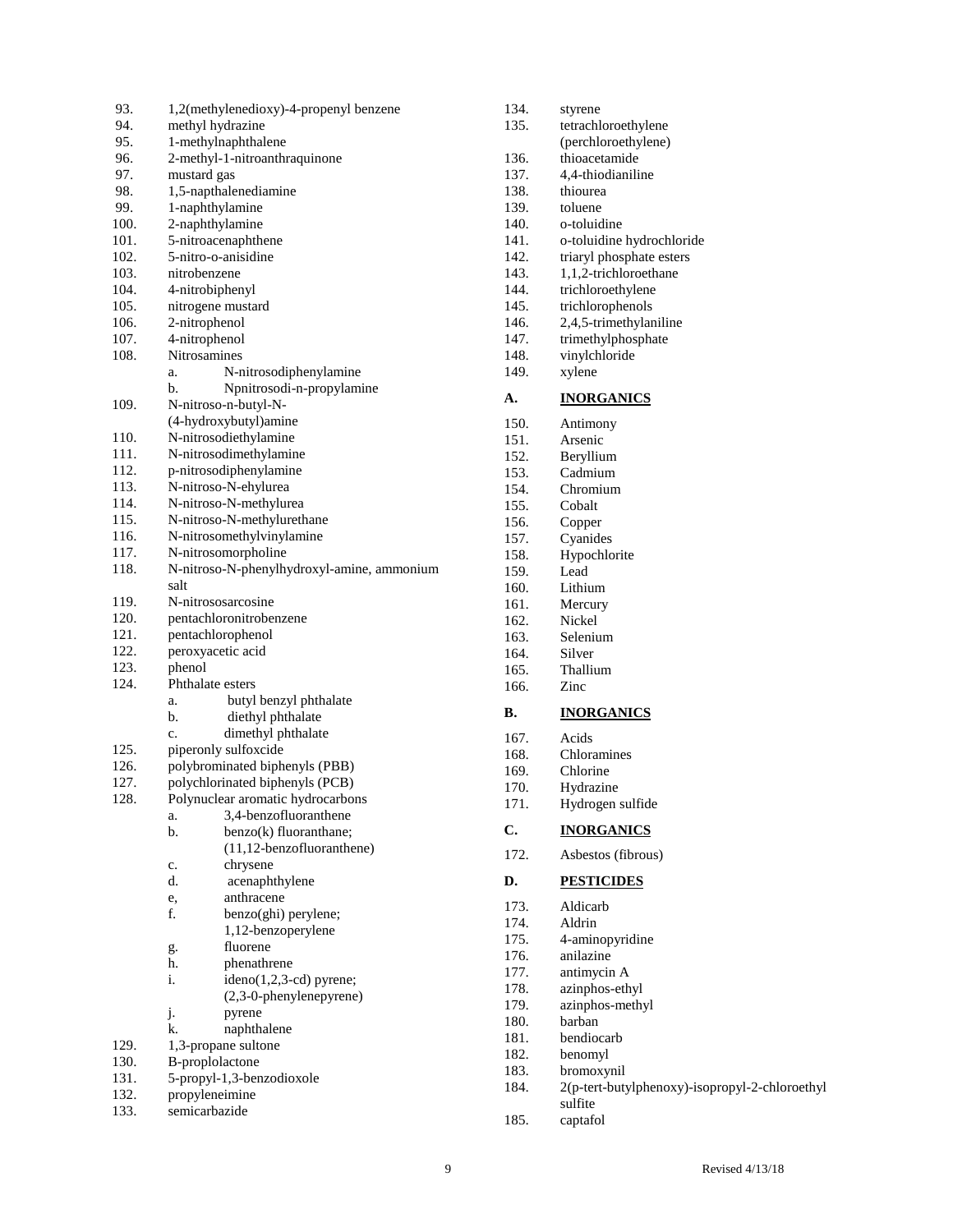| 186. | captan                          |
|------|---------------------------------|
| 187. | carbaryl                        |
| 188. | carbophenothion                 |
| 189. | chlorodane                      |
| 190. | chlordecone                     |
| 191. | chlorfenvinphos                 |
| 192. | chlorobenzilate                 |
|      |                                 |
| 193. | chlorpyrifos                    |
| 194. | clonitralid                     |
| 195. | coumaphos                       |
| 196. | crotoxyphos                     |
| 197. | cycloheximide                   |
| 198. | DDT                             |
| 199. | demeton                         |
| 200. | diallate                        |
| 201. | diazinon                        |
| 202. | dibromochloropropane            |
| 203. | dichlone                        |
| 204. | dichlorvos                      |
| 205. | dichrotophos                    |
| 206. | dieldrin                        |
| 207. | dimethoate                      |
| 208. | dinocap                         |
| 209. | dinoseb                         |
| 210. | dioxathion                      |
| 211. | disulfoton                      |
| 212. | endosulfan                      |
| 213. | endrin                          |
| 214. | <b>EPN</b>                      |
| 215. | ethion                          |
| 216. | fensulfothion                   |
|      | fenthion                        |
| 217. |                                 |
| 218. | fluchloralin                    |
| 219. | heptachlor                      |
| 220. | heptachlor epoxide              |
| 221. | Isomes of hexachlorocyclohexane |
|      | a-BHC-Alpha<br>a.               |
|      | b-BHC-Beta<br>b.                |
|      | g-BHC-Delta<br>c.               |
| 222. | leptophos                       |
| 223. | malathion                       |
| 224. | 4,4'-DDE;(p,p'-DDE)<br>a.       |
|      | 4,4'-DDD;(p,p'-TDE)<br>b        |
| 225. | metabolites of endosulfan       |
|      | ensosulfan sulfate<br>a.        |
| 226. | metabolites of endrine          |
|      | endrine aldehyde<br>a.          |
| 227. | metabolites of heptachlor       |
| 228. | methomyl                        |
| 229. | methoxychlor                    |
| 230. | methyl mercaptan                |
| 231. | methyl parathion                |
| 232. | mevinphos                       |
| 233. | mexacarbate                     |
| 234. | mirex                           |
| 235. |                                 |
|      | monocrotophos                   |
| 236. | naled                           |
| 237. | nicotine                        |
| 238. | nitrofen                        |
| 239. | oxydemeton-methyl               |
| 240. | paraquat                        |

241. parathion

242. phorate 243. phosazetim<br>244. phosmet 244. phosmet<br>245. phosphar 245. phosphamidon<br>246. rotenone 246. rotenone<br>247. silvex, pro 247. silvex, propylene glycolbutyl ether ester 248. sodium fluoroacetate 248. sodium fluoroacetate<br>249. strychnine 249. strychnine<br>250. sulfallate 250. sulfallate<br>251. sulfotepp 251. sulfotepp<br>252. TDE  $\ensuremath{\mathsf{TDE}}$ 253. TEPP 254. terbufos 255. tetrachlorvinphos<br>256. thiram 256. thiram<br>257. toxaphe 257. toxaphene<br>258. trichlorfon 258. trichlorfon<br>259. trichloroph 259. trichlorophenoxyacetic acid (2,4,5-T)<br>260. trifluralin 260. trifluralin<br>261. ziram ziram

### **E. ADDITIONAL POLLUTANTS**

| 262. | Acidity               |
|------|-----------------------|
| 263. | Alkalinity            |
| 264. | <b>Bacteria</b>       |
| 265. | BOD <sub>5</sub>      |
| 266. | <b>COD</b>            |
| 267. | Chloride              |
| 268. | Fluoride              |
| 269. | Hardness              |
| 270. | Magnesium             |
| 271. | Ammonia Nitrate       |
| 272. | Oil and Grease        |
| 273. | TSS                   |
| 274. | TOC                   |
| 275. | Kjeldahl Nitrogen     |
| 276. | Nitrate N             |
| 277. | Nitrite N             |
| 278. | Organic N             |
| 279. | Orthophosphate P      |
| 280. | Phosphorus            |
| 281. | Sodium                |
| 282. | Specific Conductivity |
| 283. | Sulfate (SO4)         |
| 284. | Sulfite (SO3)         |
| 285. | Sulfide (S)           |
|      |                       |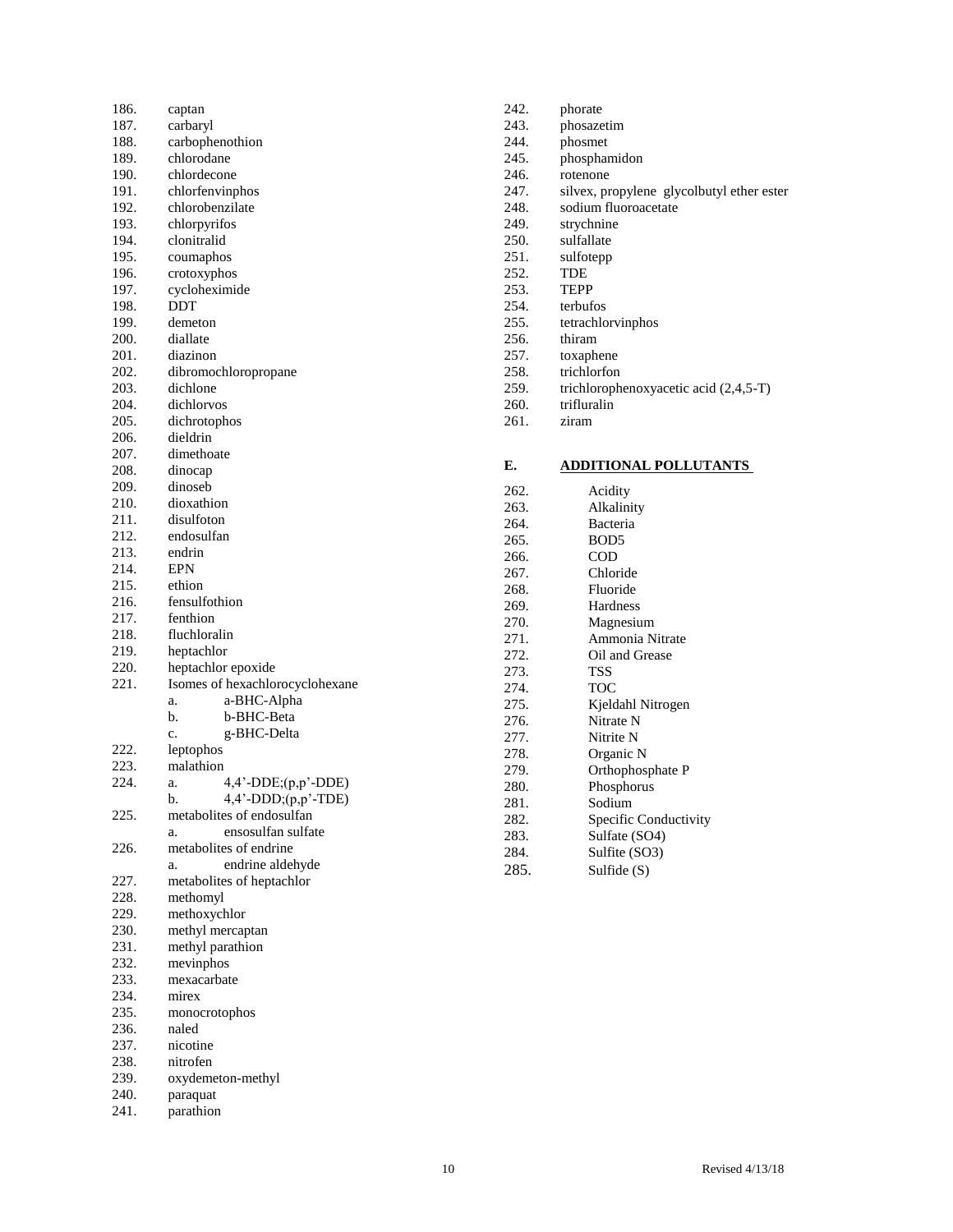| Table II                   |                                          | 2091 | Canned & Cured Seafood                    |
|----------------------------|------------------------------------------|------|-------------------------------------------|
|                            | Note: This is an edited list.            | 2092 | Fresh Or Frozen Packaged Fish             |
| $\overline{\mathrm{CODE}}$ | <b>TITLE</b>                             | 2200 | <b>Textile Mill Products</b>              |
|                            |                                          | 2300 | Apparel & Other Textile Products          |
| <b>AGRICULTURE</b>         |                                          | 2400 | Lumber & Wood Products                    |
| 0100                       | <b>Agricultural Production- Crops</b>    | 2420 | Sawmills & Planing Mills                  |
| 0200                       | <b>Agricultural Production Livestock</b> | 2430 | Millwork, Plywood, & Structural           |
| 0211                       | <b>Beef Cattle Feedlots</b>              |      | <b>Members</b>                            |
| 0241                       | Dairy Farms                              | 2440 | <b>Wood Containers</b>                    |
| 0700                       | <b>Agricultural Services</b>             | 2448 | Wood Pallets & Skids                      |
|                            |                                          | 2450 | Wood Buildings & Mobile homes             |
| <b>MINING</b>              |                                          | 2490 | <b>Misc Wood Products</b>                 |
| 1000                       | <b>Metal Mining</b>                      | 2491 | <b>Wood Preserving</b>                    |
| 1011                       | Iron Ores                                | 2492 | Particleboard                             |
| 1021                       | <b>Copper Ores</b>                       | 2500 | Furniture & Fixtures                      |
| 1081                       | <b>Metal Mining Services</b>             |      |                                           |
| 1300                       | Oil & Gas Extraction                     | 2600 | <b>PAPER &amp; ALLIED PRODUCTS</b>        |
| 1380                       | Oil & Gas Field Services                 | 2611 | Pulp Mills                                |
| 1400                       | Nonmetallic Minerals                     | 2621 | Paper Mills (Except Building Paper)       |
| 1422                       | Crushed & Broken Limestone               | 2631 | Paperboard Mills                          |
| 1440                       | Sand & Gravel                            | 2640 | Misc Converted Paper Products             |
| 1450                       | Clay & Refractory Minerals               | 2650 | Paperboard Containers & Boxes             |
| 1470                       | Chemical & Fertilizer Minerals           | 2661 | Building Paper & Board Mills              |
| 1492                       | Gypsum                                   |      |                                           |
| <b>CONSTRUCTION</b>        |                                          | 2700 | <b>PRINTING &amp; PUBLISHING</b>          |
| 1500                       | <b>General Building Contractors</b>      | 2710 | Newspapers                                |
| 1600                       | <b>Heavy Construction Contractors</b>    | 2750 | <b>Commercial Printing</b>                |
|                            |                                          | 2790 | Printing Trade Service                    |
| <b>MANUFACTURING</b>       |                                          |      |                                           |
| 2000                       | Food & Kindred Products                  | 2800 | <b>CHEMICALS &amp; ALLIED PRODUCTS</b>    |
| 2010                       | <b>Meat Products</b>                     | 2810 | <b>Industrial Inorganic Chemicals</b>     |
| 2011                       | Meat Packing Plants &                    | 2820 | Plastic Materials & Synthetics            |
|                            | <b>Slaughter Houses</b>                  | 2830 | Drugs                                     |
| 2020                       | Dairy Products                           | 2840 | Soap, Cleaners, & Toilet Goods            |
| 2030                       | Canned Fruits & Vegetables               | 2850 | Paints & Allied Products                  |
| 2033                       | Canned Fruits & Vegetables               | 2860 | <b>Industrial Organic Chemicals</b>       |
| 2035                       | Pickles, Sauces, Salad Dressings         | 2870 | <b>Agricultural Chemicals</b>             |
| 2037                       | Frozen Fruits & Vegetables               | 2890 | <b>Misc Chemical Products</b>             |
| 2040                       | <b>Grain Mill Products</b>               | 2891 | Adhesives & Sealants                      |
| 2043                       | <b>Cereal Breakfast Foods</b>            | 2892 | Explosives                                |
| 2047                       | Dog, Cat, & Other Pet Food               | 2893 | Printing Inks                             |
| 2050                       | <b>Bakery Products</b>                   | 2899 | Salt (By Evaporation)                     |
| 2060                       | Sugar & Confectionery Products           |      |                                           |
| 2063                       | <b>Beet Sugar</b>                        | 2900 | PETROLEUM & COAL PRODUCTS                 |
| 2070                       | Fats & Oils                              |      |                                           |
| 2076                       | Vegetable Oil Mills                      | 2911 | Petroleum Refining                        |
| 2077                       | Animal & Marine Fats & Oils              | 2950 | Paving & Roofing Materials                |
| 2080                       | <b>Beverages</b>                         |      |                                           |
| 2082                       | <b>Malt Beverages</b>                    | 3000 | <b>RUBBER &amp; MISC PLASTIC PRODUCTS</b> |
| 2084                       | Wines, Brandy, & Brandy                  | 3011 | Tires & Inner Tubes                       |
|                            | Spirits                                  | 3069 | <b>Fabricated Rubber Products</b>         |
| 2085                       | Distilled Liquors (except brandy)        | 3079 | <b>Misc Plastic Products</b>              |
| 2086                       | Bottled & Canned Soft Drinks             |      |                                           |
| 2087                       | Flavoring Extracts & Syrups              | 3100 | <b>LEATHER &amp; LEATHER</b>              |
| 2090                       | Misc Foods & Kindred Products            |      |                                           |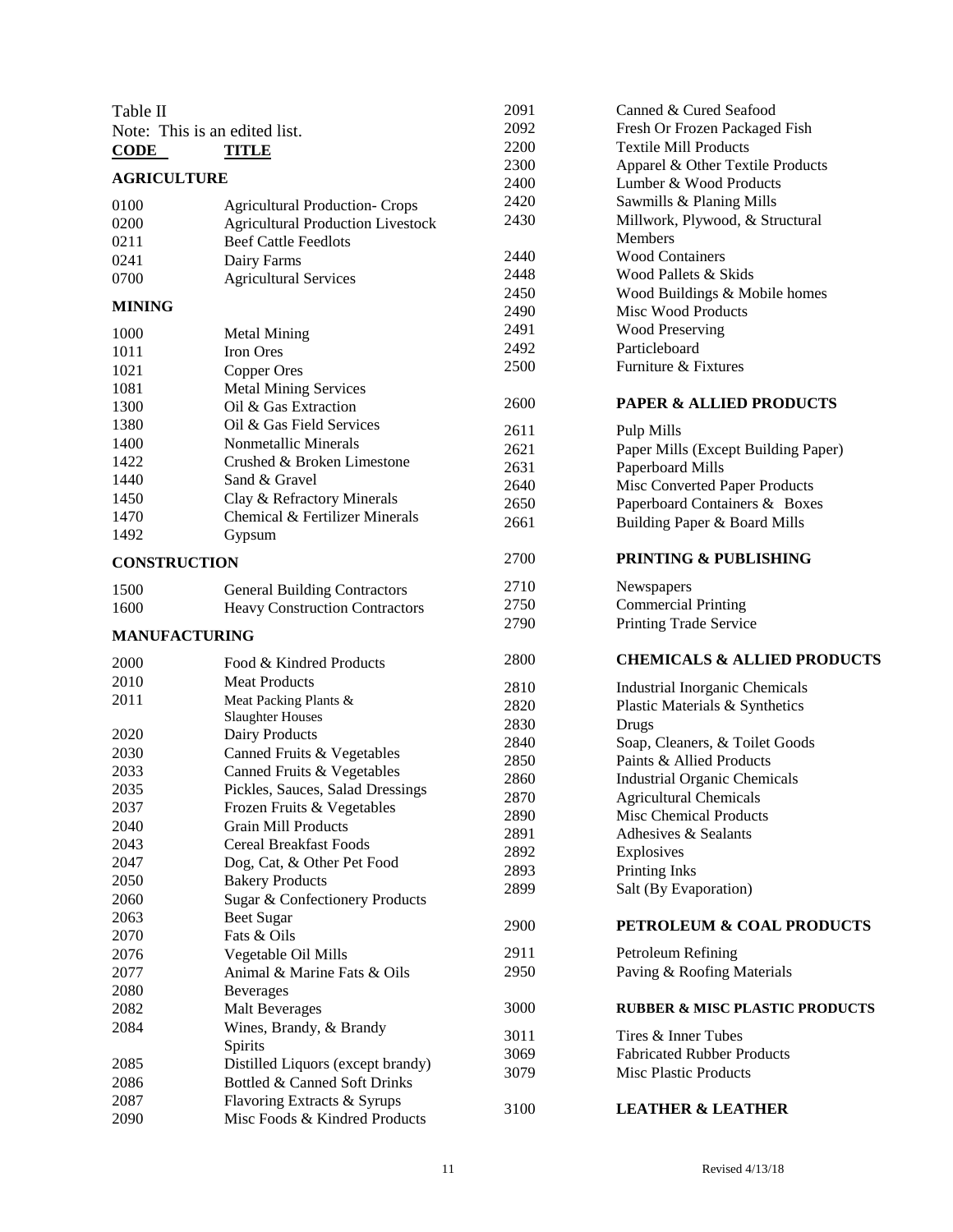|      | <b>PRODUCTS</b>                             | 3471 | Plating & Polishing                    |
|------|---------------------------------------------|------|----------------------------------------|
| 3111 |                                             | 3479 | Metal Coating & Allied Services        |
|      | Leather Tanning & Finishing                 | 3480 | Ordnance & Accessories                 |
| 3200 | STONE, CLAY, &                              | 3490 | Misc Fabricated Metal Products         |
|      | <b>GLASS PRODUCTS</b>                       | 3500 |                                        |
|      |                                             | 3510 | MACHINERY, EXCEPT ELECTRICAL           |
| 3220 | Glass & Glassware, Pressed Or Blown         |      | Engines & Turbines                     |
| 3241 | Cement                                      | 3520 | Farm & Garden Machinery                |
| 3250 | <b>Structural Clay Products</b>             | 3530 | Construction & Related Machinery       |
| 3260 | Pottery & Related Products                  | 3540 | <b>Metalworking Machinery</b>          |
| 3270 | Concrete, Gypsum, & Plaster                 | 3550 | Special Industry Machinery             |
|      | Products                                    | 3560 | General Industrial Machinery           |
| 3271 | Concrete Block & Brick                      | 3570 | Office & Computing Machines            |
| 3273 | Ready-Mixed Concrete                        | 3580 | Refrigeration & Service Machinery      |
| 3274 | Lime                                        | 3590 | Misc Machinery (Except Electrical)     |
| 3275 | <b>Gypsum Products</b>                      | 3600 | <b>ELECTRIC &amp; ELECTRONIC</b>       |
| 3290 | Misc Nonmetallic Mineral Products           |      | <b>EQUIPMENT</b>                       |
| 3291 | <b>Abrasive Products</b>                    |      |                                        |
| 3292 | <b>Asbestos Products</b>                    | 3610 | <b>Electric Distributing Equipment</b> |
| 3295 | Minerals, Ground Or Treated                 | 3620 | <b>Electric Industrial Apparatus</b>   |
| 3297 | Nonclay Refractories                        | 3630 | <b>Household Appliances</b>            |
|      |                                             | 3640 | Electric Lighting & Wiring Equipment   |
| 3300 | PRIMARY METAL                               | 3650 | Radio & TV Receiving Equipment         |
|      | <b>INDUSTRIES</b>                           | 3660 | <b>Communication Equipment</b>         |
|      |                                             | 3670 | Electronic Components & Accessories    |
| 3310 | Blast Furnaces & Basic Steel                | 3690 | Misc Electrical Equipment, Supplies    |
| 3312 | <b>Blast Furnaces &amp; Steel Mills</b>     |      |                                        |
| 3313 | <b>Electrometallurgical Products</b>        | 3700 | <b>TRANSPORTATION EQUIPMENT</b>        |
| 3315 | Steel Wire & Related Products               | 3710 | Motor Vehicles & Equipment             |
| 3316 | Cold Finishing Of Steel Shapes              | 3711 | Motor Vehicles & Car Bodies            |
| 3317 | Steel Pipe & Tubes                          | 3714 | Motor Vehicles, Parts & Accessories    |
| 3320 | Iron & Steel Foundries                      | 3715 | <b>Truck Trailers</b>                  |
| 3321 | Gray Iron Foundries                         | 3720 | Aircraft & Parts                       |
| 3322 | Malleable Iron Foundries                    | 3730 | Ship & Boat Building & Repairing       |
| 3330 | <b>Primary Nonferrous Metals</b>            | 3740 | Railroad Equipment                     |
| 3331 | Primary Copper                              | 3750 | Motorcycle, Bicycles, & Parts          |
| 3332 | Primary Lead                                | 3760 | Guided Missiles & Space Vehicle Parts  |
| 3333 | Primary Zinc                                | 3790 | Misc Transportation Equipment          |
| 3334 | Primary Aluminum                            | 3792 | Travel Trailers & Campers              |
| 3340 | Secondary Nonferrous Metals                 | 3795 | Tanks & Tank Components                |
| 3360 | Die Casting                                 |      |                                        |
| 3361 | <b>Aluminum Foundries</b>                   | 3800 | <b>INSTRUMENTS &amp;</b>               |
| 3362 | Brass, Bronze, & Copper Foundries           |      | <b>RELATED PRODUCTS</b>                |
| 3390 | Misc Primary Metal Products                 | 3810 | Engineering & Scientific Instruments   |
| 3398 | <b>Metal Heat Treating</b>                  | 3820 | Measuring & Controlling Devices        |
| 3400 | <b>FABRICATED METAL PRODUCTS</b>            | 3830 | Optical Instruments & Lenses           |
| 3410 | Metal Cans & Shipping Containers            | 3840 | Medical Instruments & Supplies         |
| 3420 | Cutlery, Hand Tools, & Hardware 3430        | 3860 | Photographic Equipment & Supplies      |
|      | Plumbing & Heating (Except Electric)        |      |                                        |
| 3440 | <b>Fabricated Structural Metal Products</b> |      |                                        |
| 3450 |                                             |      |                                        |
| 3460 | Screw Machine Products, Bolts, etc.         | 3900 | <b>MISC MANUFACTURING</b>              |
|      | Metal Forgings & Stampings                  |      | <b>INDUSTRIES</b>                      |
| 3462 | Iron & Steel Forgings                       |      |                                        |
| 3463 | Nonferrous Forgings                         | 3910 | Jewelry, Silverware, & Plated Ware     |
| 3465 | <b>Automotive Stampings</b>                 | 3930 | <b>Musical Instruments</b>             |
| 3470 | <b>Metal Services</b>                       | 3940 | Toys & Sporting Goods                  |